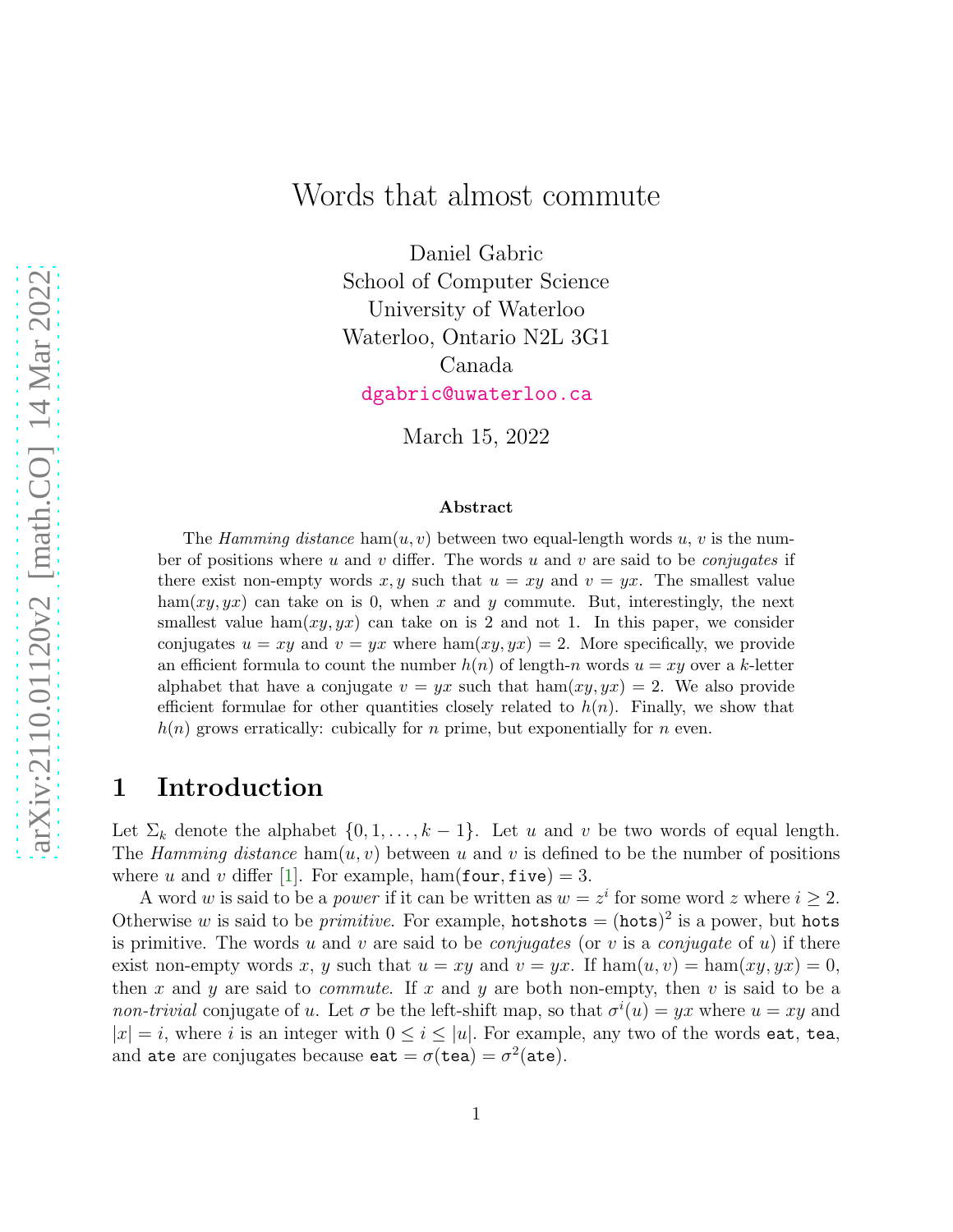Lyndon and Schützenberger  $[2]$  characterized all words x, y that commute. Alternatively, they characterized all words u that have a non-trivial conjugate v such that  $ham(u, v) = 0$ .

<span id="page-1-0"></span>**Theorem 1** (Lyndon-Schützenberger [\[2\]](#page-11-1)). Let u be a non-empty word. Then  $u = xy$  has a non-trivial conjugate  $v = yx$  such that  $\text{ham}(xy, yx) = 0$  if and only if there exists a word z, and integers  $i, j \geq 1$  such that  $x = z^i$ ,  $y = z^j$ , and  $u = v = z^{i+j}$ .

Later, Fine and Wilf  $\left[3\right]$  showed that one can achieve the forward implication of Theorem [1](#page-1-0) with a weaker hypothesis. Namely, that  $xy$  and  $yx$  need not be equal, but only agree on the first  $|x| + |y| - \gcd(|x|, |y|)$  terms.

**Theorem 2** (Fine-Wilf [\[3\]](#page-11-2)). Let x and y be non-empty words. If xy and yx agree on a prefix of length at least  $|x|+|y|-\gcd(|x|, |y|)$ , then there exists a word z, and integers  $i, j \geq 1$  such that  $x = z^i$ ,  $y = z^j$ , and  $xy = yx = z^{i+j}$ .

Fine and Wilf also showed that the bound of  $|x| + |y| - \gcd(|x|, |y|)$  is optimal, in the sense that if xy and yx agree only on the first  $|x| + |y| - \gcd(|x|, |y|) - 1$  terms, then xy need not equal yx. They demonstrated this by constructing words x, y of any length such that xy and yx agree on the first  $|x| + |y| - \gcd(|x|, |y|) - 1$  terms and differ at position  $|x| + |y| - \gcd(|x| + |y|)$ . We call pairs of words x, y of this form Fine-Wilf pairs.

These words have been shown to have a close relationship with the well-known *finite* Sturmian words [\[4\]](#page-11-3).

Example 3. We give some examples of words that display the optimality of the Fine-Wilf result.

Let  $x = 000000010000$  and  $y = 00000001$ . Then  $|x| = 12$ ,  $|y| = 8$ , and  $gcd(|x|, |y|) = 4$ .  $xy = 00000001000000000001$  $yx = 00000001000000010000$ Let  $x = 010100101010$  and  $y = 0101001$ . Then  $|x| = 12$ ,  $|y| = 7$ , and  $gcd(|x|, |y|) = 1$ .  $xy = 0101001010100101001$  $yx = 0101001010100101010$ 

One remarkable property of these words is that they "almost" commute, in the sense that xy and yx agree for as long a prefix as possible and differ in as few positions as possible. See Lemma [5](#page-2-0) for a proof of this property.

One might naïvely think that the smallest possible Hamming distance between  $xy$  and yx after 0 is 1, but this is incorrect. Shallit [\[5\]](#page-11-4) showed that  $\text{ham}(xy, yx) \neq 1$  for any words x and y; see Lemma [4.](#page-1-1) Thus, after 0, the smallest possible Hamming distance between  $xy$ and yx is 2. If ham $(xy, yx) = 2$ , then we say x and y almost commute.

<span id="page-1-1"></span>**Lemma 4** (Shallit [\[5\]](#page-11-4)). Let x and y be words. Then ham $(xy, yx) \neq 1$ .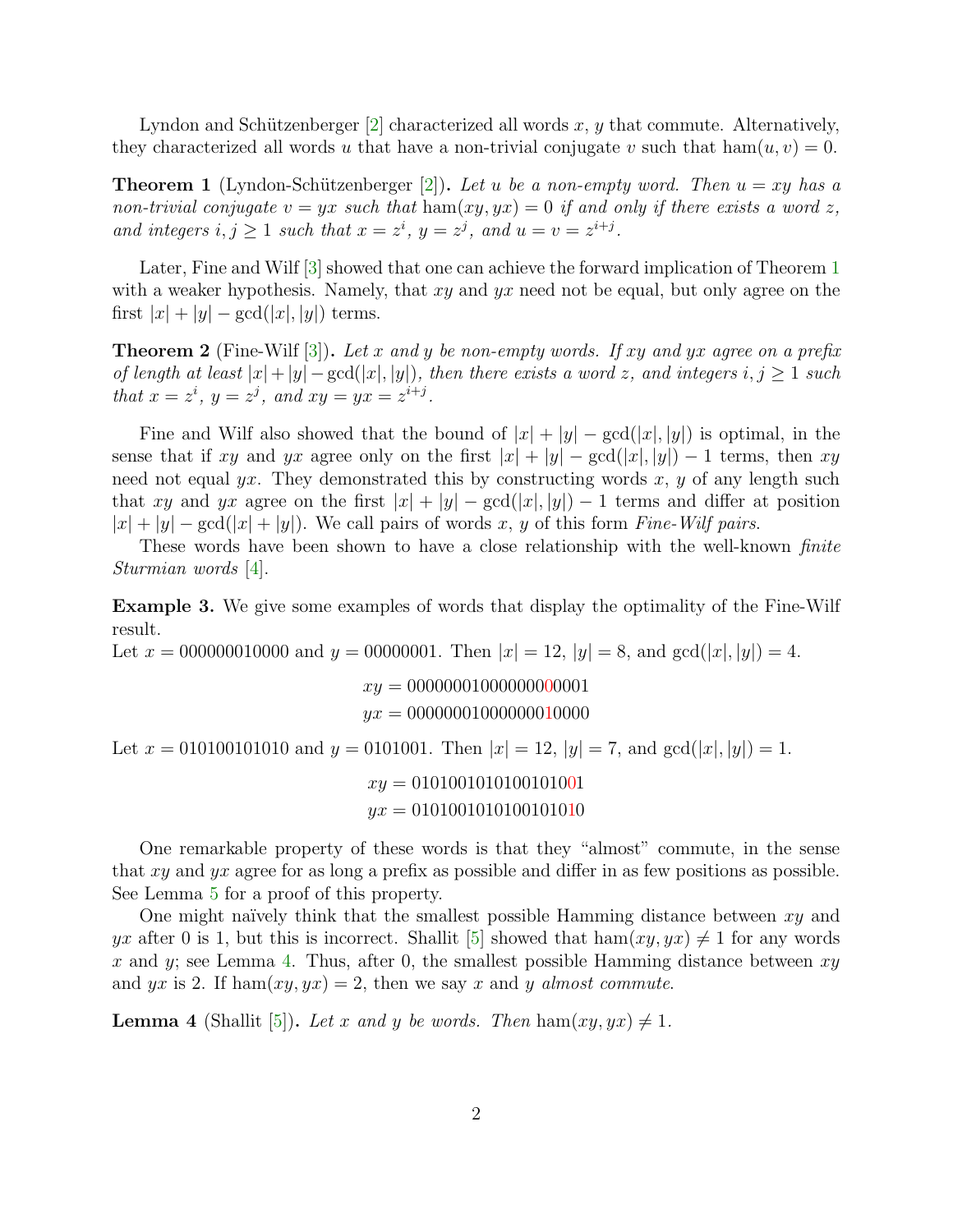A similar concept, called the 2-*error border*, was introduced in a paper by Klavžar and Shpectorov [\[6\]](#page-11-5). A word w is said to have a 2-error border of length i if there exists a length-i prefix u of w, and a length-i suffix u' of w such that  $w = ux = yu'$  and  $ham(u, u') = 2$  for some  $x, y$ . The 2-error border was originally introduced in an attempt to construct graphs that have properties similar to  $n$ -dimensional hypercubes. The  $n$ -dimensional hypercube is a graph that models Hamming distance between length-n binary words. See  $[7, 8, 9]$  $[7, 8, 9]$  $[7, 8, 9]$  $[7, 8, 9]$  for more on 2-error borders.

In this paper, we characterize and count all words  $u$  that have a conjugate  $v$  such that  $ham(u, v) = 2$ . As a result, we also characterize and count all pairs of words x, y that almost commute.

Let n and i be integers such that  $n > i \geq 1$ . Let  $H(n)$  denote the set of length-n words u over  $\Sigma_k$  that have a conjugate v such that  $\text{ham}(u, v) = 2$ . Let  $h(n) = |H(n)|$ . Let  $H(n, i)$  denote the set of length-n words u over  $\Sigma_k$  such that  $ham(u, \sigma^i(u)) = 2$ . Let  $h(n, i) = |H(n, i)|$ .

The rest of the paper is structured as follows. In Section [2](#page-2-1) we prove that Fine-Wilf pairs almost commute. In Section [3](#page-3-0) we characterize the words in  $H(n, i)$  and present a formula to calculate  $h(n, i)$ . In Section [4](#page-5-0) we prove some properties of  $H(n, i)$  and  $H(n)$  that we make use of in later sections. In Section [5](#page-6-0) we present a formula to calculate  $h(n)$ . In Section [6](#page-9-0) we count the number of length-n words u with exactly one conjugate such that ham $(u, v) = 2$ . In Section [7](#page-10-0) we count the number of Lyndon words in  $H(n)$ . Finally, in Section [8](#page-10-1) we show that  $h(n)$  grows erratically.

#### <span id="page-2-1"></span>2 Fine-Wilf pairs almost commute

In this section we prove that Fine-Wilf pairs almost commute. This result appears without proof in  $[10]$ .

<span id="page-2-0"></span>**Lemma 5.** Let x and y be non-empty words. Suppose xy and yx agree on a prefix of length  $|x|+|y|-\gcd(|x|, |y|)-1$  but disagree at position  $|x|+|y|-\gcd(|x|, |y|)$ . Then ham $(xy, yx)=2$ .

*Proof.* The proof is by induction on  $|x| + |y|$ . Suppose xy and yx agree on a prefix of length  $|x| + |y| - \gcd(|x|, |y|) - 1$  but disagree at position  $|x| + |y| - \gcd(|x|, |y|)$ . Without loss of generality, let  $|x| \leq |y|$ .

First, we take care of the case when  $|x| = |y|$ , which also takes care of the base case  $|x| + |y| = 2$ . Since  $|x| = |y|$ , we have that  $gcd(|x|, |y|) = |x| = |y|$ . Therefore, x and y share a prefix of length  $|x| + |y| - \gcd(|x|, |y|) - 1 = |x| - 1$  but disagree at position |x|. This implies that  $ham(x, y) = 1$ . Thus  $ham(xy, yx) = 2ham(x, y) = 2$ .

Suppose  $|x| < |y|$ . Then  $gcd(|x|, |y|) \le |x|$ . So  $|x| + |y| - gcd(|x|, |y|) - 1 \ge |y| - 1$ . Thus xy and yx must share a prefix of length  $\ge |y| - 1$ . However, since  $|x| < |y|$ , we have that x must then be a proper prefix of y. So write  $y = xt$  for some non-empty word t. Then  $\hom(xy, yx) = \hom(xxt, xtx) = \hom(xtt, tx)$ . Since xt, tx are suffixes of xy, yx we have that xt and tx agree on the first  $|y| - \gcd(|x|, |y|) - 1$  terms and disagree at position  $|y| - \gcd(|x|, |y|)$ . Clearly  $\gcd(|x|, |y|) = \gcd(|x|, |xt|) = \gcd(|x|, |x| + |t|) =$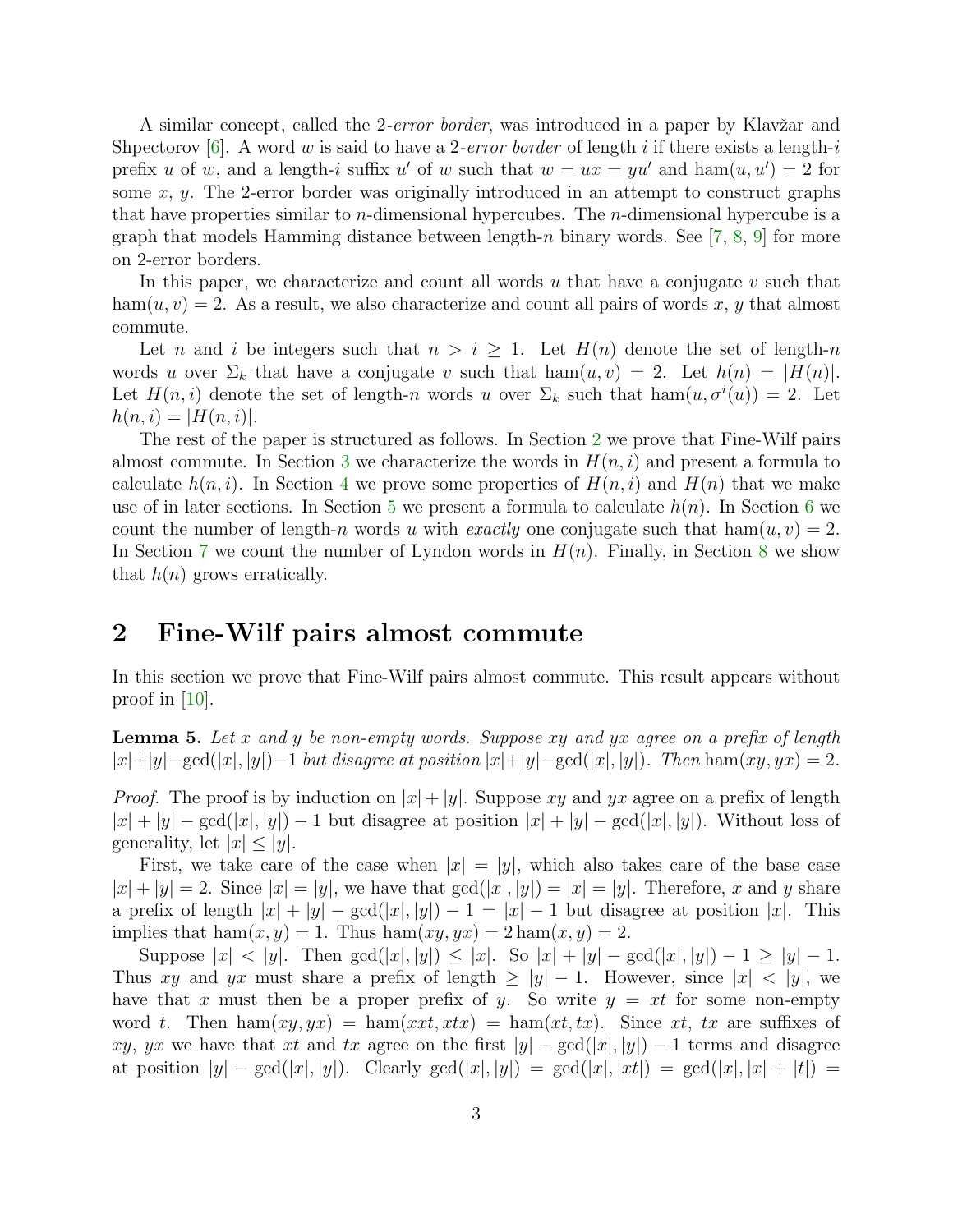$gcd(|x|, |t|)$ , and  $|y| - gcd(|x|, |y|) = |x| + |t| - gcd(|x|, |t|)$ . Therefore xt and tx share a prefix of length  $|x| + |t| - \gcd(|x|, |t|) - 1$  and differ at position  $|x| + |t| - \gcd(|x|, |t|)$ . By induction  $ham(xt, tx) = 2$ , and thus  $ham(xy, yx) = 2$ .  $\Box$ 

## <span id="page-3-0"></span>3 Counting  $H(n,i)$

In this section we characterize the words in  $H(n, i)$  and use this characterization to provide an explicit formula for  $H(n, i)$ .

<span id="page-3-1"></span>**Lemma 6.** Let n, i be positive integers such that  $n > i$ . Let  $g = \gcd(n, i)$ . Let w be a length-n word. Let  $w = x_0 x_1 \cdots x_{n/g-1}$  where  $|x_j| = g$  for all  $j, 0 \le j \le n/g-1$ . Then  $w \in H(n,i)$  iff there exist two distinct integers  $j_1, j_2, 0 \leq j_1 < j_2 \leq n/g - 1$  such that ham $(x_{j_1}, x_{j_2}) = 1$  and  $x_j = x_{(j+i/g) \bmod n/g}$  for all  $j \neq j_1, j_2, 0 \leq j \leq n/g - 1$ .

*Proof.* We write  $w = x_0 x_1 \cdots x_{n/g-1}$  where  $|x_j| = g$  for all  $j, 0 \le j \le n/g - 1$ . Since g divides *i*, we have that  $\sigma^{i}(w) = x_{i/g} \cdots x_{n/g-1}x_0 \cdots x_{i/g-1}$ .

 $\implies$ : Suppose  $w \in H(n, i)$ . Then

$$
\begin{aligned} \text{ham}(w, \sigma^i(w)) &= \text{ham}(x_0 x_1 \cdots x_{n/g-1}, x_{i/g} \cdots x_{n/g-1} x_0 \cdots x_{i/g-1}) \\ &= \sum_{j=0}^{n/g-1} \text{ham}(x_j, x_{(j+i/g) \bmod n/g}) \\ &= 2. \end{aligned}
$$

In order for the Hamming distance between w and  $\sigma^i(w)$  to be 2, we must have that either

- ham $(x_j, x_{(j+i/g) \mod n/g}) = 2$  for exactly one  $j, 0 \le j \le n/g 1$ ; or
- ham $(x_{j_1}, x_{(j_1+i/g) \mod n/g}) = 1$  and ham $(x_{j_2}, x_{(j_2+i/g) \mod n/g}) = 1$  for two distinct integers  $j_1, j_2, 0 \leq j_1 < j_2 \leq n/q-1.$

Suppose ham $(x_j, x_{(j+i/g) \mod n/g}) = 2$  for some  $j, 0 \le j \le n/g - 1$ . Then it follows that  $x_p = x_{(p+i/g) \mod n/g}$  for all  $p \neq j$ ,  $0 \leq p \leq n/g - 1$ . Since  $g = \gcd(n, i)$ , we have that  $gcd(n/g, i/g) = 1$ . The additive order of  $i/g$  modulo  $n/g$  is  $\frac{n/g}{gcd(n/g, i/g)} = n/g$ . Therefore, we have that

$$
x_{(j+i/g) \mod n/g} = x_{(j+2i/g) \mod n/g} = \cdots = x_{(j+(n/g-1)i/g) \mod n/g} = x_j
$$

and  $ham(x_j, x_{(j+i/g) \mod n/g}) = 2$ , a contradiction.

Suppose  $\hom(x_{j_1}, x_{(j_1+i/g) \mod n/g}) = 1$  and  $\hom(x_{j_2}, x_{(j_2+i/g) \mod n/g}) = 1$  for two distinct integers  $j_1, j_2, 0 \le j_1 < j_2 \le n/g - 1$ . Then it follows that  $x_j = x_{(j+i/g) \mod n/g}$  for all  $j \neq j_1, j_2, 0 \leq j \leq n/g - 1$ . Since the additive order of  $i/g$  modulo  $n/g$  is  $n/g$ , we have that if we start at  $j_1$  and successively add  $i/g$  and take the result modulo  $n/g$ , then we will reach every integer between 0 and  $n/g - 1$ . Therefore, we will reach  $j_2$  before we reach  $j_1$  again. Thus, since  $x_j = x_{(j+i/q) \mod n/q}$  for all  $j \neq j_1, j_2, 0 \leq j \leq n/g - 1$ , we have that

$$
x_{(j_1+i/g) \bmod n/g} = x_{(j_1+2i/g) \bmod n/g} = \cdots = x_{j_2}
$$

.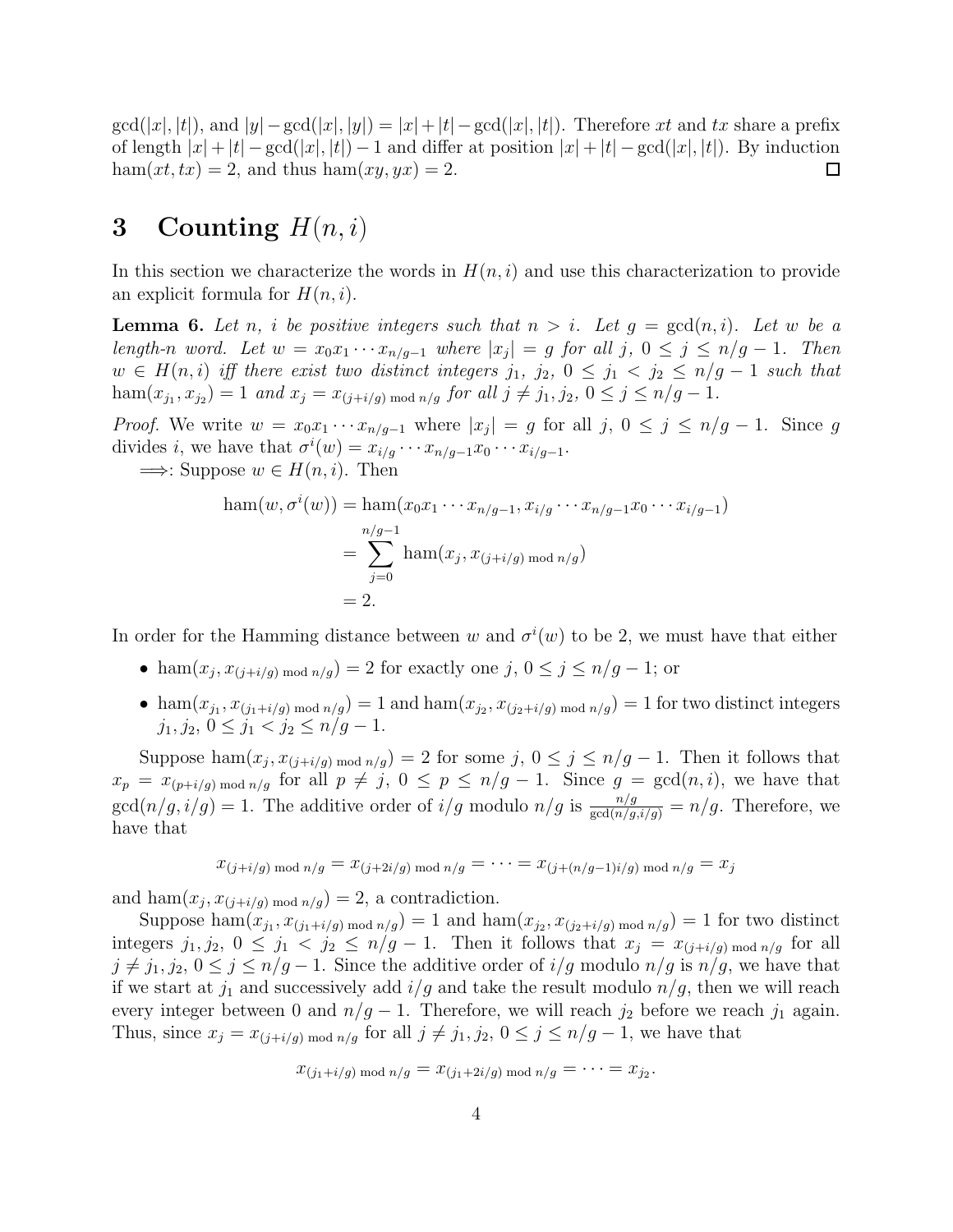But now we have  $\hom(x_{j_1}, x_{(j_1+i/g) \mod n/g}) = 1$  and  $x_{(j_1+i/g) \mod n/g} = x_{j_2}$ , which implies  $ham(x_{j_1}, x_{j_2}) = 1.$ 

 $\Leftarrow$ : Suppose there exist two distinct integers j<sub>1</sub>, j<sub>2</sub>, 0 ≤ j<sub>1</sub> < j<sub>2</sub> ≤ n/g − 1 such that ham $(x_{j_1}, x_{j_2}) = 1$  and  $x_j = x_{(j+i/g) \mod n/g}$  for all  $j \neq j_1, j_2, 0 \leq j \leq n/g - 1$ . Since the additive order of  $i/g$  modulo  $n/g$  is  $n/g$ , we have that if we start at  $j_1$  and successively add  $i/g$  modulo  $n/g$ , then we will reach every integer between 0 and  $n/g - 1$ . But this means that we will reach  $j_2$  before we get to  $j_1$  again. Thus, we have that

$$
x_{(j_1+i/g) \mod n/g} = x_{(j_1+2i/g) \mod n/g} = \cdots = x_{j_2}
$$

.

Similarly, if we start at  $j_2$  and successively add  $i/g$  modulo  $n/g$  we will reach  $j_1$  before looping back to  $j_2$ . So

$$
x_{(j_2+i/g) \bmod n/g} = x_{(j_2+2i/g) \bmod n/g} = \cdots = x_{j_1}.
$$

Therefore, we have that  $w \in H(n, i)$  since

$$
\begin{aligned} \text{ham}(w, \sigma^i(w)) &= \text{ham}(x_0 x_1 \cdots x_{n/g-1}, x_{i/g} \cdots x_{n/g-1} x_0 \cdots x_{i/g-1}) \\ &= \sum_{j=0}^{n/g-1} \text{ham}(x_j, x_{(j+i/g) \mod n/g}) \\ &= \text{ham}(x_{j_1}, x_{(j_1+i/g) \mod n/g}) + \text{ham}(x_{j_2}, x_{(j_2+i/g) \mod n/g}) \\ &= \text{ham}(x_{j_1}, x_{j_2}) + \text{ham}(x_{j_2}, x_{j_1}) \\ &= 2. \end{aligned}
$$

<span id="page-4-0"></span>**Lemma 7.** Let n, i be positive integers such that  $n > i$ . Then

$$
h(n, i) = \frac{1}{2} k^{\gcd(n, i)} (k - 1) n \left( \frac{n}{\gcd(n, i)} - 1 \right).
$$

*Proof.* Let w be a length-n word. Let  $g = \gcd(n, i)$ . We split up w into length-g blocks. We write  $w = x_0 x_1 \cdots x_{n/g-1}$  where  $|x_j| = g$  for all  $j, 0 \le j \le n/g - 1$ . Lemma [6](#page-3-1) gives a complete characterization of  $H(n, i)$ . Namely, the word w is in  $H(n, i)$  if and only if there exist two distinct integers  $j_1, j_2, 0 \leq j_1 < j_2 \leq n/g - 1$  such that  $ham(x_{j_1}, x_{j_2}) = 1$  and  $x_j = x_{(j+i/g) \bmod n/g}$  for all  $j \neq j_1, j_2, 0 \leq j \leq n/g - 1$ . Given  $j_1, j_2, x_{j_1}$ , and  $x_{j_2}$ , all  $x_j$  for  $j \neq j_1, j_2, 0 \leq j \leq n/g - 1$  are already determined.

There are

$$
\sum_{j_2=1}^{n/g-1} \sum_{j_1=0}^{j_2-1} 1 = \frac{1}{2} \frac{n}{g} \left( \frac{n}{g} - 1 \right)
$$

choices for  $j_1$  and  $j_2$ . There are  $k^g$  options for  $x_{j_1}$ . Considering that  $x_{j_1}$  and  $x_{j_2}$  differ in exactly one position, there are  $g(k-1)$  choices for  $x_{j_2}$  given  $x_{j_1}$ . Putting everything together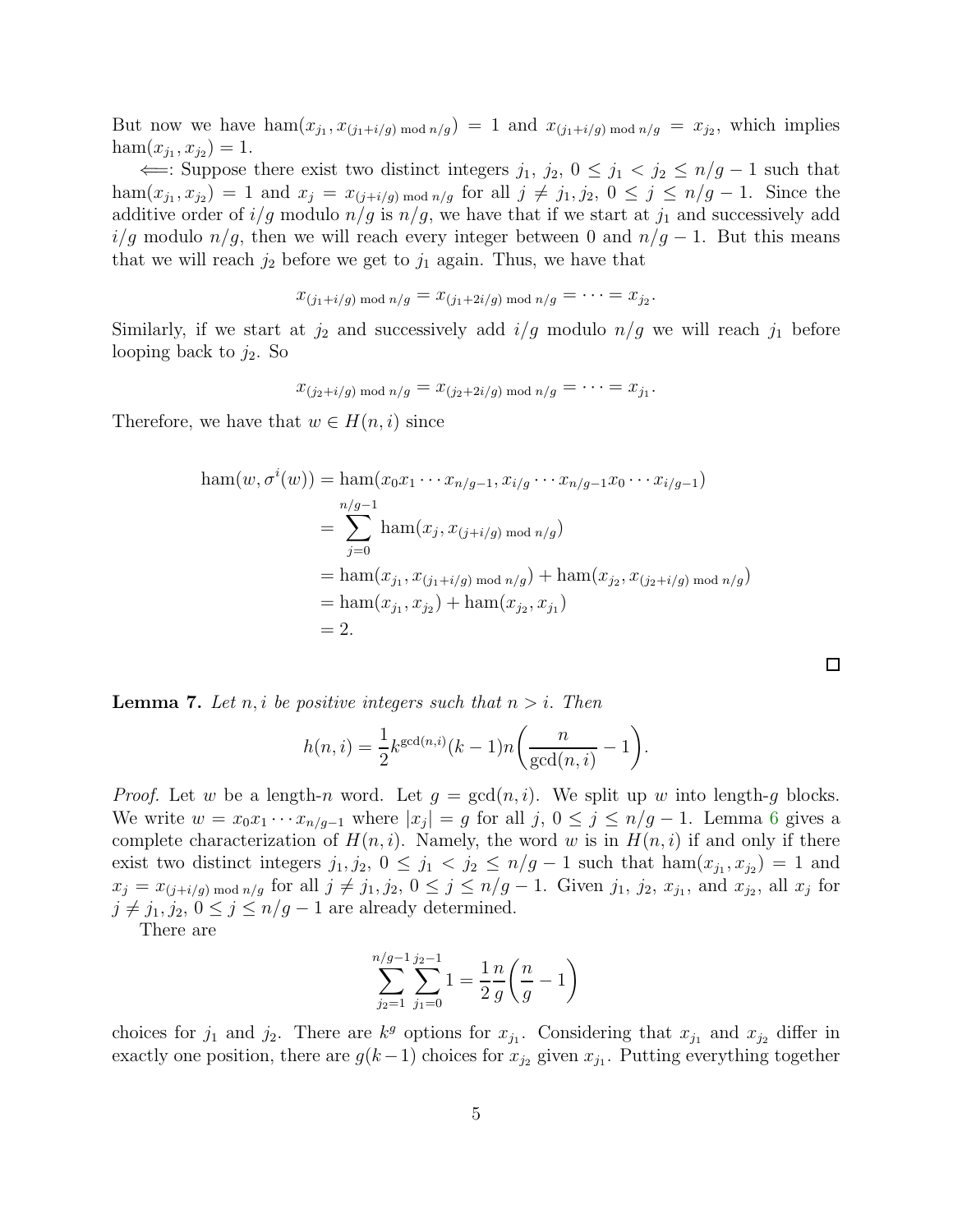we have that

$$
h(n,i) = \frac{\overbrace{1 \text{ } n \text{ } n \text{ } n \text{ } (n,i)}}{\frac{1 \text{ } n \text{ } n \text{ } n \text{ } (n,i)}} = \frac{\overbrace{1 \text{ } n \text{ } n \text{ } (n,i)}}{\frac{1 \text{ } n \text{ } (n \text{ } n \text{ } -1)}} = \frac{1}{2} k^{\gcd(n,i)} (k-1) n \left( \frac{n}{\gcd(n,i)} - 1 \right).
$$

 $\Box$ 

**Corollary 8.** Let  $m, n \geq 1$  be integers. Then there are exactly

$$
h(n+m, m) = \frac{1}{2} k^{\gcd(n+m, m)} (k-1)(n+m) \bigg( \frac{n+m}{\gcd(n+m, m)} - 1 \bigg).
$$

<span id="page-5-0"></span>pairs of words  $(x, y)$  of length  $(m, n)$  such that  $ham(xy, yx) = 2$ .

### 4 Some useful properties

In this section we prove some properties of  $H(n, i)$  and  $H(n)$  that we use in later sections.

<span id="page-5-1"></span>**Lemma 9.** Let u be a length-n word. Let i be an integer with  $0 < i < n$ . If  $u \in H(n, i)$  then  $u \in H(n, n-i)$ .

*Proof.* Suppose  $i \leq n/2$ . Then we can write  $u = xtz$  for some words  $t, z$  where  $|x| = |z| = i$ and  $|t| = n - 2i$ . We have that  $\text{ham}(xtz, tzx) = \text{ham}(xt, tz) + \text{ham}(z, x) = 2$ . Consider the word zxt. Clearly  $v = zxt$  is a conjugate of  $u = xtz$  such that  $ham(x, zxt) = ham(x, z) +$ ham $(tz, xt) = 2$  where  $u = (xt)z$  and  $v = z(xt)$  with  $|xt| = n - i$ . Therefore  $u \in H(n, n - i)$ .

Suppose  $i > n/2$ . Then we can write  $u = zty$  for some words t, z where  $|z| = |y| = n - i$ and  $|t| = 2i - n$ . We have that  $\text{ham}(zty, yzt) = \text{ham}(z, y) + \text{ham}(ty, zt) = 2$ . Consider the word tyz. Clearly  $v = tyz$  is a conjugate of  $u = zty$  such that  $ham(zty, tyz) = ham(zt, ty) +$ ham $(y, z) = 2$  where  $u = z(ty)$  and  $v = (ty)z$  with  $|z| = n-i$ . Therefore  $u \in H(n, n-i)$ .  $\Box$ 

**Lemma 10.** Let u be a length-n word. If  $u \in H(n)$ , then  $ham(u, v) > 0$  for any non-trivial conjugate v of u.

*Proof.* We prove the contrapositive of the lemma statement. Namely, we prove that if there exists a non-trivial conjugate v of u such that  $ham(u, v) = 0$  then  $u \notin H(n)$ .

Suppose  $u = xy$  and  $v = yx$  for some non-empty words x, y. Then by Theorem [1](#page-1-0) we have that there exists a word z, and an integer  $i \geq 2$  such that  $u = v = z^i$ . Let w be a conjugate of u. Then  $w = (ts)^i$  where  $z = st$ . So ham $(u, w) = \text{ham}((st)^i, (ts)^i) = i \text{ham}(st, ts)$ . If  $st = ts$ , then ham $(u, w) = 0$ . If  $st \neq ts$ , then ham $(st, ts) \geq 2$  (Lemma [4\)](#page-1-1). Since ham $(st, ts) \geq 2$  and  $i \geq 2$ , we have ham $(u, w) \geq 4$ . Thus  $u \notin H(n)$ .  $\Box$ 

<span id="page-5-2"></span>**Corollary 11.** Let u be a length-n word. If u is a power, then  $u \notin H(n)$ .

<span id="page-5-3"></span>**Corollary 12.** All words in  $H(n)$  are primitive.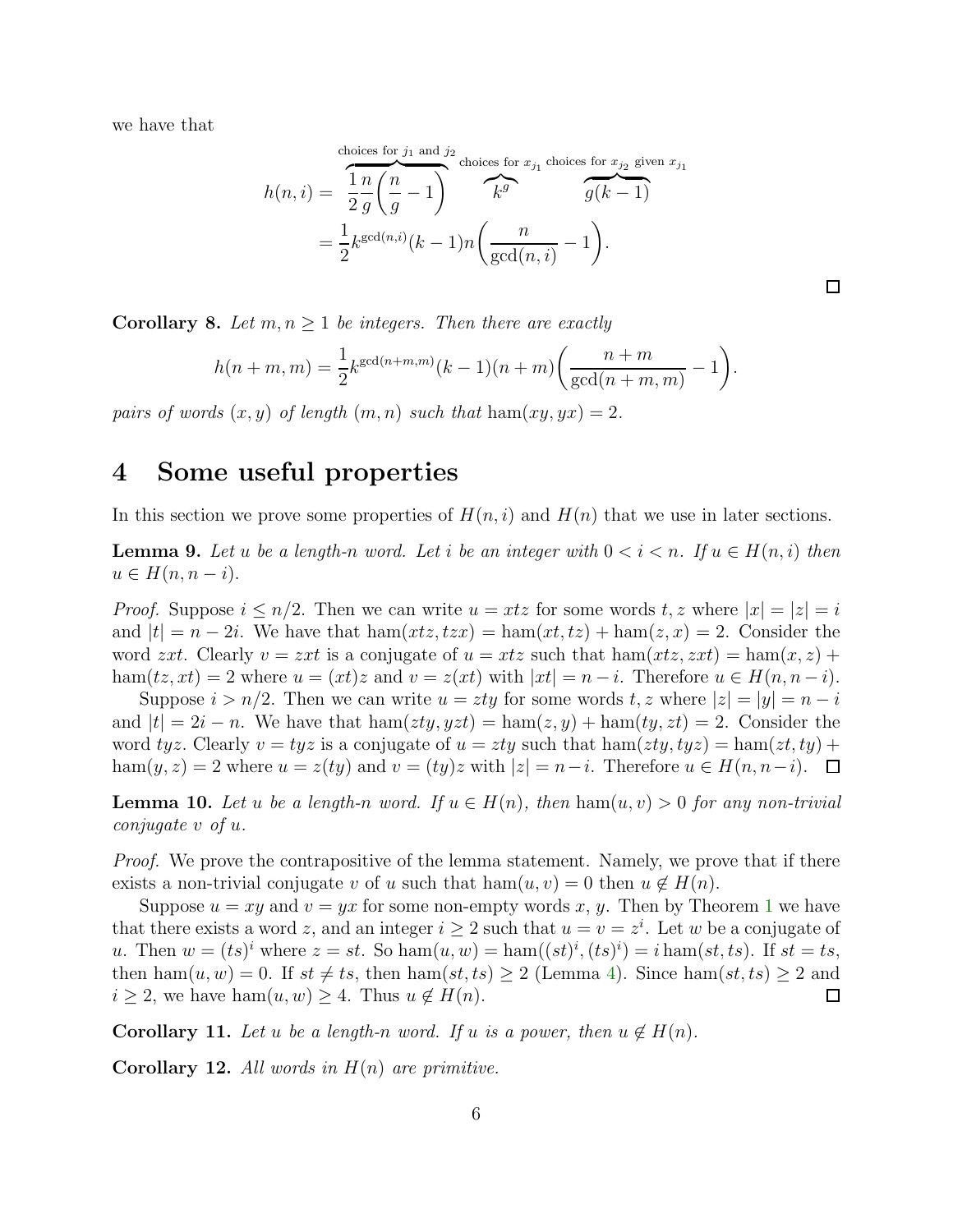<span id="page-6-1"></span>**Lemma 13.** Let u be a length-n word. Let i be an integer with  $0 < i < n$ . If  $u \in H(n, i)$ , then any conjugate of u is also in  $H(n, i)$ .

*Proof.* Suppose  $u \in H(n,i)$ . Then  $ham(u, \sigma^i(u)) = 2$ . If we shift both u and  $\sigma^i(u)$  by the same amount, then the symbols that are being compared to each other do not change. Thus  $\hom(\sigma^j(u), \sigma^{i+j}(u)) = 2$  for all  $j \geq 0$ . So any conjugate  $\sigma^j(u)$  of u must also be in  $H(n, i)$ .  $\Box$ 

### <span id="page-6-0"></span>5 Counting  $H(n)$

Lemma [9](#page-5-1) shows that  $H(n, i) = H(n, n - i)$ , which in turn implies that  $h(n) \leq \sum_{i=1}^{\lfloor n/2 \rfloor} h(n, i)$ . To make this inequality an equality we need to be able to account for those words that are double-counted in the sum  $\sum_{i=1}^{\lfloor n/2 \rfloor} h(n, i)$ . In this section we resolve this problem and give an exact formula for  $h(n)$ . More specifically, we show that all words w that are in both  $H(n, i)$  and  $H(n, j)$ , for  $i \neq j$ , must exhibit a certain regular structure that we can explicitly describe. Then we use this structure result, in addition to the results from Section [3](#page-3-0) and Section [4,](#page-5-0) to give an exact formula for  $h(n)$ .

<span id="page-6-2"></span>**Lemma 14.** Let  $n, i, j$  be positive integers such that  $n \geq 2i > 2j$ . Let  $g = \gcd(n, i, j)$ . Let w be a length-n word. Then  $w \in H(n,i)$  and  $w \in H(n,j)$  if and only if there exists a word u of length g, a word v of length g with  $ham(u, v) = 1$ , and a non-negative integer  $p < n/q$ such that  $w = u^p v u^{n/g-p-1}$ .

#### Proof.

 $\implies$ : The proof is by induction on  $|w| = n$ . Suppose  $w \in H(n, i)$  and  $w \in H(n, j)$ . First, we take care of the case when  $n = 2i$ , which also includes the base case  $n = 4$ ,  $i = 2$ ,  $j = 1$ . Write  $w = xyx'y'$  where  $|xy| = |x'y'| = i = n/2$  and  $|x| = |x'| = j$ . Since  $w \in H(n, i)$ , we have that  $ham(xyx'y', x'y'xy) = 2$ . This implies that  $ham(xy, x'y') = 1$ . Furthermore, if ham $(xy, x'y') = 1$  then either ham $(x, x') = 1$  or ham $(y, y') = 1$ .

Suppose ham $(x, x') = 1$ . Then  $y = y'$ . Since  $w \in H(n, j)$ , we have ham $(xyx'y, yx'yx) =$ ham $(xy, yx') + \text{ham}(x'y, yx) = 2$ . Suppose  $\text{ham}(xy, yx') = 0$  or  $\text{ham}(x'y, yx) = 0$ . Both cases imply that ham $(xy, yx) = 1$ , which contradicts Lemma [4.](#page-1-1) Thus, we must have ham $(xy, yx') = \text{ham}(x'y, yx) = 1$ . But this implies that  $\text{ham}(xy, yx) = 0$  and  $\text{ham}(x'y, yx') = 0$ 2 or  $ham(xy, yx) = 2$  and  $ham(x'y, yx') = 0$ . Without loss of generality, suppose  $ham(xy, yx) = 0$ 0. By Theorem [1,](#page-1-0) there exists a word s, and integers  $l, m \ge 1$  such that  $x = s^l$  and  $y = s^m$ . Clearly |s| divides  $gcd(n/2, j) = gcd(n, n/2, j) = gcd(n, i, j) = g$  since it divides both  $|x| = j$  and  $|xy| = i = n/2$ . Therefore, there exists a length-g word u such that  $x = u^{j/g}$  and  $y = u^{(i-j)/g}$ . Since x and x' differ in exactly one position, and  $x = u^{j/g}$ , there exists a length-g word v with  $\text{ham}(u, v) = 1$ , and a non-negative integer  $p' < j/g$  such that  $x' = u^{p'}vu^{j/g-p'-1}$ . Letting  $p = p' + i/g = p' + (n/2)/g$ , we have  $w = xyx'y = u^{i/g}u^{p'}vu^{j/g-p'-1}u^{(i-j)/g}$  $u^p v u^{n/g-p-1}.$ 

Suppose ham $(y, y') = 1$ . Then  $x = x'$ . Since  $w \in H(n, j)$ , we have ham $(x y x y', y x y' x) =$ ham $(xy, yx)$  + ham $(xy', y'x)$  = 2. By Lemma [4,](#page-1-1) we have that ham $(xy, yx) \neq 1$  and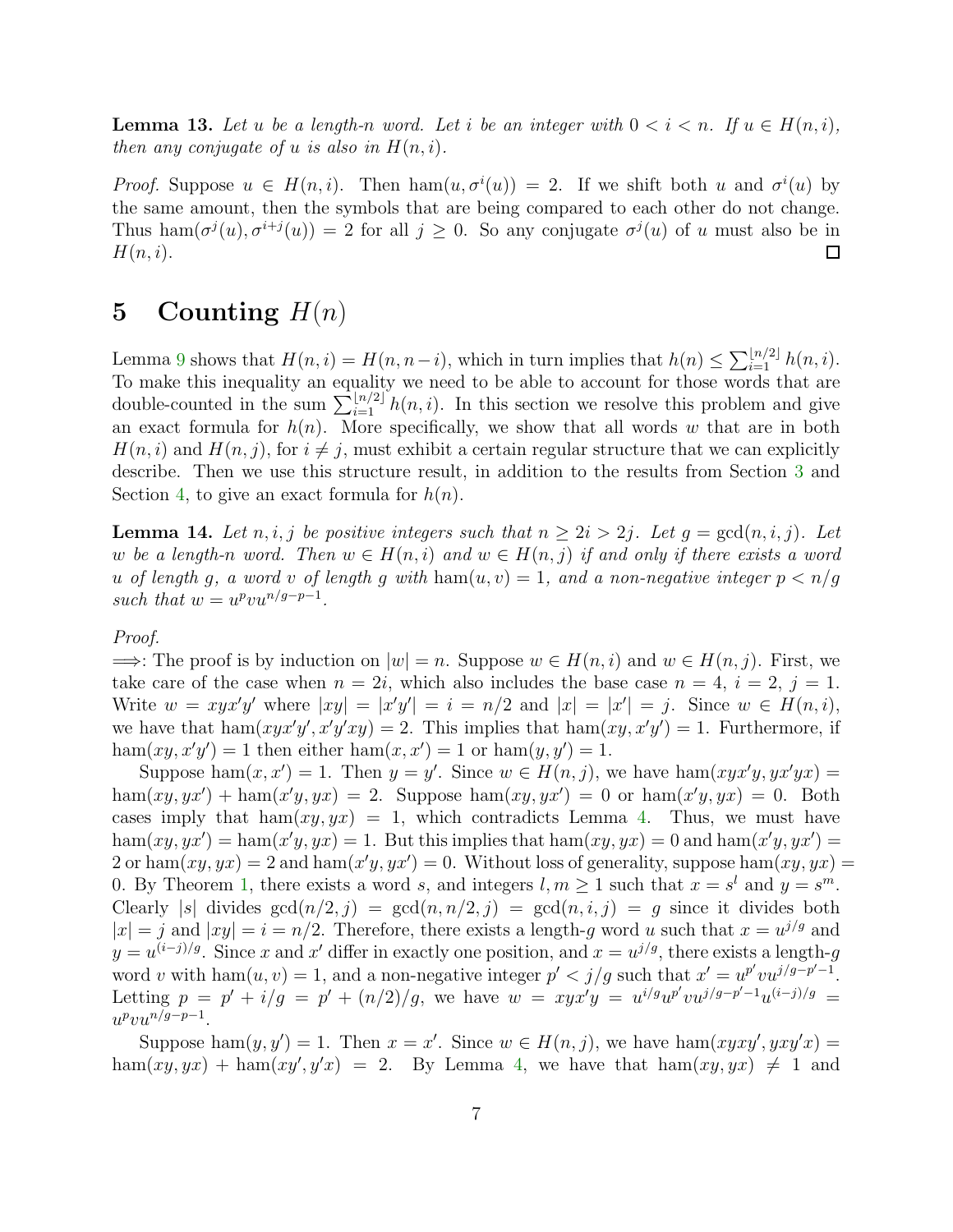ham $(xy', y'x) \neq 1$ . So either ham $(xy, yx) = 0$  or ham $(xy', y'x) = 0$ . Without loss of generality, suppose ham $(xy, yx) = 0$ . As in the previous case when ham $(x, x') = 1$ , there exists a length-g word u such that  $x = u^{j/g}$  and  $y = u^{(i-j)/g}$ . Since y and y' differ in exactly one position, there exists a length-g word v with  $ham(u, v) = 1$ , and a non-negative integer  $p' < (i-j)/g$  such that  $y' = u^{p'}vu^{(i-j)/g-p'-1}$ . Letting  $p = p' + (i+j)/g = p' + (i/(2+j)/g)$ , we have  $w = xyxy' = u^{i/g}u^{j/g}u^{p'}vu^{(i-j)/g-p'-1} = u^pvu^{n/g-p-1}.$ 

Now, we take care of the case when  $n > 2i$ . Write  $w = xyx'y'z$  for words  $x, y, x', y', z$ where  $|xy| = |x'y'| = i$ , and  $|x| = |x'| = j$ . Since  $w \in H(n, i)$ , we have that w and  $\sigma^{i}(w)$ differ in exactly two positions  $j_1 < j_2$ . But  $n > 2i$  implies that either  $j_2 - j_1 > i$  or  $j_2 - j_1 \leq i$ and  $n-(j_2-j_1) > 2i-(j_2-j_1) \geq i$ . In either case we have that there is a length-i contiguous block, possibly occurring in the wraparound, where w and  $\sigma^{i}(w)$  match. This translates to there being a length-2i block in w of the form tt where  $|t| = i$ . Additionally, we have that  $\sigma^m(w) \in H(n,i)$  and  $\sigma^m(w) \in H(n,j)$  for all  $m \ge 0$  by Lemma [13.](#page-6-1) Therefore, we can assume without loss of generality that w begins with this length-2i block (i.e.,  $ham(xy, x'y') = 0$ ).

Suppose  $ham(xy, x'y') = 0$ . Then  $ham(xyxyz, xyzxy) = ham(xyxyz, yxyzx) = 2$ . Clearly ham $(xyxyz, xyzxy) = \text{ham}(xyz, zxy) = 2$ , so  $xyz \in H(n-i, i)$ . Now, either  $xy = yx$ or  $xy \neq yx$ . If  $xy = yx$ , then we clearly have  $ham(xyxyz, yxyzx) = ham(xyz, yzx) = 2$ . Therefore, we have  $xyz \in H(n-i, j)$ . Let  $g = \gcd(n-i, i, j)$ . We have that  $g =$  $gcd(n-i, i, j) = gcd(gcd(n-i, i), j) = gcd(gcd(n, i), j) = gcd(n, i, j).$  If  $n-i \geq 2i > 2j$ , then we can apply induction to xyz directly. By Lemma [9,](#page-5-1) we have that if  $xyz \in H(n-i, i)$ and  $xyz \in H(n-i, j)$ , then  $xyz \in H(n-i, n-2i)$  and  $xyz \in H(n-i, n-i-j)$ . If  $n-i < 2i$  and  $n-i \geq 2j$ , then  $n-i > 2(n-2i)$  and  $gcd(n-i, n-2i, j) = gcd(n, i, j) = g$ . However, in this case we can have  $j = n - 2i$ , which we have to take care of separately since it does not satisfy the inductive hypothesis. If  $n - i < 2j < 2i$ , then  $n - i > 2(n - i - j)$ ,  $n-i > 2(n-2i)$ , and  $gcd(n-i, n-2i, n-i-j) = gcd(n, i, j) = g$ .

Suppose  $j \neq n - 2i$ . By induction there exists a word u of length q, a word v of length g with ham $(u, v) = 1$ , and a non-negative integer  $p' < (n - i)/g$  such that  $xyz =$  $u^{p'}vu^{(n-i)/g-p'-1}$ . Since  $xy = yx$  and  $g \mid \gcd(i, j)$ , it is clear that  $xy = u^{i/g}$ . Then  $w =$  $xyxyz = u^{p'+i/g}vu^{(n-i)/g-p'-1}$ . Letting  $p = p' + i/g$ , we have  $w = u^pvu^{n/g-p-1}$ .

Suppose  $j = n - 2i$ . Then  $w = xyxyz$  where  $|z| = |x| = n - 2i$ . Since  $w \in H(n, n - 2i)$ , we have  $\text{ham}(xyxyz, yxyzx) = \text{ham}(xy, yx) + \text{ham}(xy, yz) + \text{ham}(z, x) = 2$ . But  $xy = yx$  by assumption. Thus  $ham(xy, yz) + ham(z, x) = 2$ , which is only true when  $ham(z, x) = 1$ . By Theorem [1,](#page-1-0) there exists a word s, and integers  $l, m \ge 1$  such that  $x = s^l$  and  $y = s^m$ . Since |s| divides both  $|x| = j = n - 2i$  and  $|xy| = i$ , we have  $|s|$  divides  $gcd(i, j) = gcd(i, n - 2i)$  $gcd(n, i, n - 2i) = gcd(n, i, j) = g$ . Therefore, there exists a length-g word u such that  $x =$  $u^{j/g}$  and  $y = u^{(i-j)/g}$ . We also have ham $(z, x) = 1$ , which implies that there exists a length-g word v with ham $(u, v) = 1$ , and a non-negative integer  $p' < j/g$  such that  $z = u^{p'}vu^{j/g-p'-1}$ . Letting  $p = p' + 2i/g$ , we have  $w = xyxyz = u^{2i/g}u^{p'}vu^{(n-2i)/g-p'-1} = u^pvu^{n/g-p-1}$ .

If  $xy \neq yx$ , then we must have ham $(xy, yx) = 2$ . But since ham $(xyxyz, yxyzx) = 2$ , we must have ham $(xyz, yzx) = 0$ . This means that  $xyz$  is a power, but we have already demonstrated that  $xyz \in H(n-i,i)$ . By Corollary [11,](#page-5-2) this is a contradiction.

 $\Leftarrow$ : Let  $g = \gcd(n, i, j)$ . Suppose we can write  $w = u^p v u^{n/g - p - 1}$  where  $|u| = |v| = g$ , and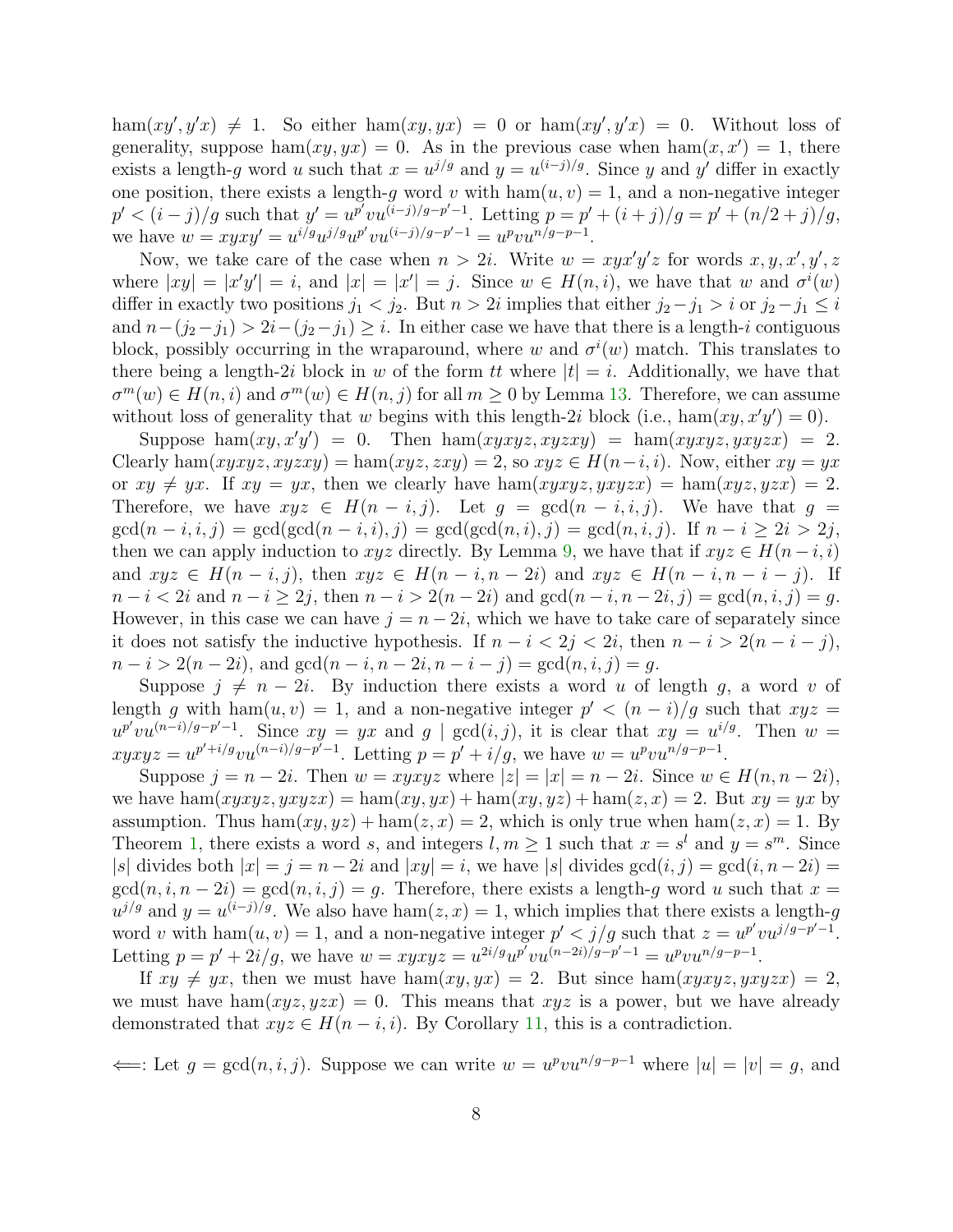$ham(u, v) = 1$ . Since  $g | i$ , we can write

$$
ham(w, \sigma^i(w)) = ham(u^p v u^{n/g-p-1}, u^{p-i/g} v u^{n/g+i/g-p-1}) = 2 ham(u, v) = 2
$$

if  $p \leq i/g$ , and

$$
\operatorname{ham}(w, \sigma^i(w)) = \operatorname{ham}(u^p v u^{n/g - p - 1}, u^{n/g - i + p} v u^{p - i - 1}) = 2 \operatorname{ham}(u, v) = 2
$$

if  $p > i/g$ . Since g divides j as well, a similar argument works to show ham $(w, \sigma^j(w)) = 2$ as well. Therefore,  $w \in H(n, i)$  and  $w \in H(n, j)$ .  $\Box$ 

Lemma [14](#page-6-2) shows that any word w that is in  $H(n, i)$  and  $H(n, j)$  for  $j < i \leq n/2$  is of Hamming distance 1 away from a power. Therefore, to count the number of such words, we need a formula for the number of powers.

Clearly a word is a power if and only if it is not primitive. This implies that  $p_k(n)$  $k^{n} - \psi_{k}(n)$  where  $\psi_{k}(n)$  is the number of length-n primitive words over a k-letter alphabet. From Lothaire's 1983 book [\[11,](#page-11-10) p. 9] we also have that

$$
\psi_k(n) = \sum_{d|n} \mu(d) k^{n/d}
$$

where  $\mu$  is the Möbius function.

Let  $H'(n, i)$  denote the set of words  $w \in H(n, i)$  that are also in  $H(n, j)$  for some  $j < i$ . Let  $h'(n, i) = |H'(n, i)|$ .

**Corollary 15.** Let n, i be positive integers such that  $n \geq 2i$ . Then

$$
h'(n,i) = \begin{cases} n(k-1)p_k(i), & if \ i \mid n; \\ n(k-1)k^{\gcd(n,i)}, & otherwise. \end{cases}
$$

Let  $H''(n, i)$  denote the set of words  $w \in H(n, i)$  such that  $w \notin H(n, j)$  for all  $j < i$ . Let  $h''(n,i) = |H''(n,i)|.$ 

**Lemma 16.** Let n, i be positive integers such that  $n > i$ . Then

$$
h''(n,i) = \begin{cases} \frac{1}{2}n(k-1)\left(k^{\gcd(n,i)}\left(\frac{n}{\gcd(n,i)}-1\right)-2p_k(i)\right), & \text{if } i \mid n; \\ \frac{1}{2}k^{\gcd(n,i)}(k-1)n\left(\frac{n}{\gcd(n,i)}-3\right), & \text{otherwise.} \end{cases}
$$

*Proof.* Let w be a length-n word. The word w is in  $H''(n, i)$  precisely if it is in  $H(n, i)$ but not in any  $H(n, j)$  for  $j < i$ . So computing  $h''(n, i)$  reduces to computing the number of length-n words that are in  $H(n, i)$  and  $H(n, j)$  for some  $j < i$  (i.e.,  $h'(n, i)$ ) and then subtracting it from the number of words in  $H(n, i)$  (i.e.,  $h(n, i)$ ). Therefore

$$
h''(n,i) = h(n,i) - h'(n,i) = \begin{cases} \frac{1}{2}n(k-1)\left(k^{\gcd(n,i)}\left(\frac{n}{\gcd(n,i)} - 1\right) - 2p_k(i)\right), & \text{if } i \mid n; \\ \frac{1}{2}k^{\gcd(n,i)}(k-1)n\left(\frac{n}{\gcd(n,i)} - 3\right), & \text{otherwise.} \end{cases}
$$

 $\Box$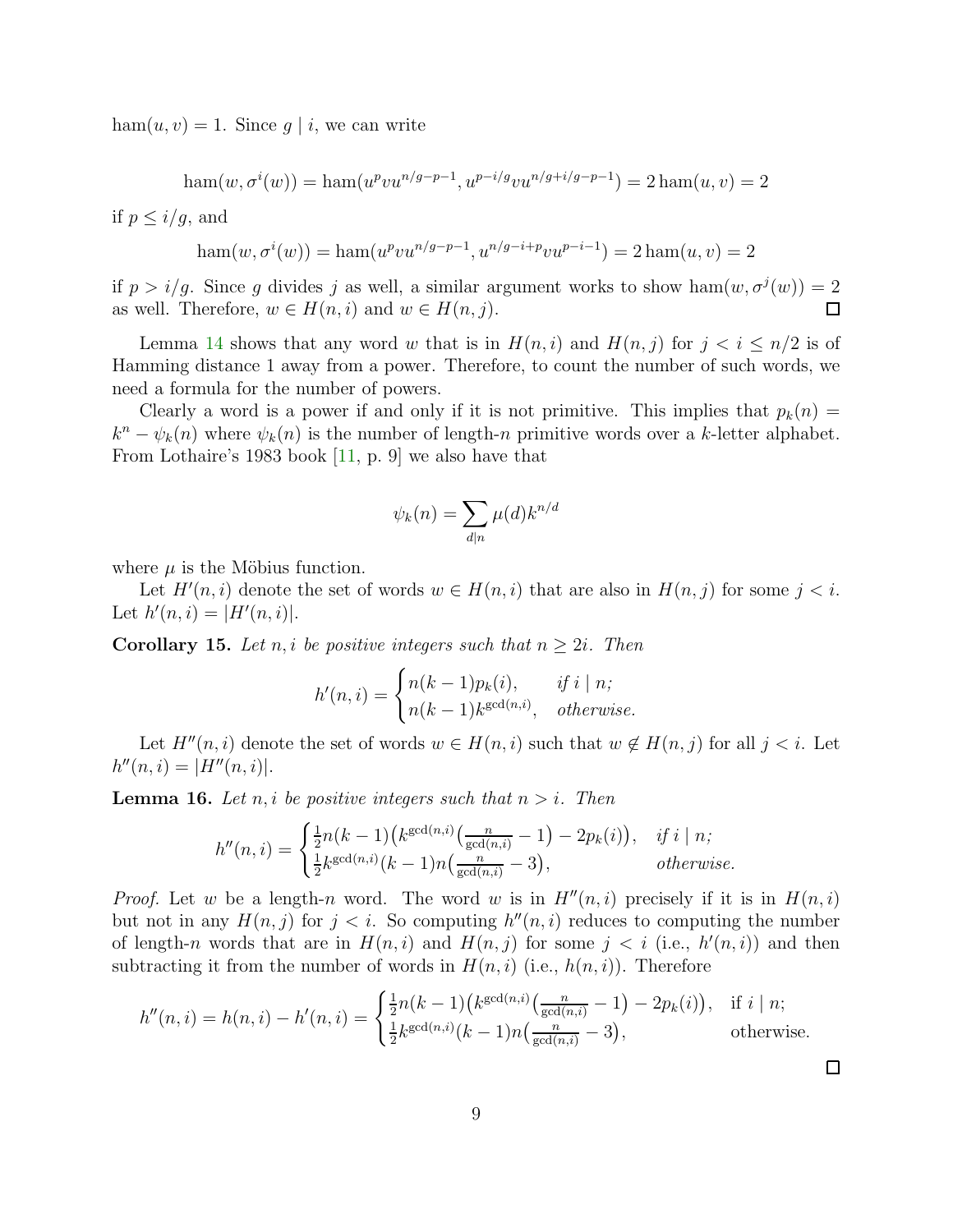**Theorem 17.** Let n be an integer  $\geq 2$ . Then

$$
h(n) = \sum_{i=1}^{\lfloor n/2 \rfloor} h''(n, i).
$$

*Proof.* Every word that is in  $H(n)$  must also be in  $H(n, i)$  for some integer i in the range  $1 \leq i \leq n-1$ . By Lemma [9](#page-5-1) we have that every word that is in  $H(n, i)$  is also in  $H(n, n-i)$ . Therefore we only need to consider words in  $H(n, i)$  where i is an integer with  $i \leq n-i \implies$  $i \leq n/2$ . Consider the quantity  $S =$  $\lfloor n/$  $\sum$  $2^{\,}$  $i=1$  $h(n, i)$ . Since any member of  $H(n)$  must also be a member of  $H(n, i)$  for some  $i \leq \lfloor n/2 \rfloor$ , we have that  $h(n) \leq S$ . But any member of  $H(n, i)$ may also be a member of  $H(n, j)$  for some  $j < i$ . These words are accounted for multiple times in the sum  $S$ . To avoid double-counting we must count the number of words  $w$  that are in  $H(n, i)$  but not in  $H(n, j)$  for any  $j < i$ . This quantity is exactly  $h''(n, i)$ . Therefore

$$
h(n) = \sum_{i=1}^{\lfloor n/2 \rfloor} h''(n, i).
$$

#### <span id="page-9-0"></span>6 Exactly one conjugate

So far we have been interested in length-n words u that have at least one conjugate of Hamming distance 2 away from  $u$ . But what about length-n words  $u$  that have exactly one conjugate of Hamming distance 2 away from  $u$ ? In this section we provide a formula for the number  $h'''(n)$  of length-n words u with exactly one conjugate v such that  $ham(u, v) = 2$ .

Let n and i be positive integers such that  $n > i$ . Let  $H'''(n)$  denote the set of length-n words u over  $\Sigma_k$  that have exactly one conjugate v with  $\text{ham}(u, v) = 2$ . Let  $h'''(n) = |H'''(n)|$ . Let  $H''(n, i)$  denote the set of length-n words w such that w is in  $H(n, i)$  but is not in  $H(n, j)$ for any  $j \neq i$ . Let  $h''(n, i) = |H''(n, i)|$ .

Suppose  $w \in H'''(n, i)$ . Then by definition we have that  $w \in H(n, i)$  and  $w \notin H(n, j)$ for any  $j \neq i$ . But by Lemma [9](#page-5-1) we have that if w is in  $H(n, i)$  then it must also be in  $H(n, n-i)$ . So if  $i \neq n-i$ , then w has at least two distinct conjugates of Hamming distance 2 away from it, namely  $\sigma^{i}(w)$  and  $\sigma^{n-i}(w)$ . Therefore we have  $i = n - i$ . This implies that n must be even, so  $H'''(2m+1) = \{\}\$ for all  $m \geq 1$ . Since  $i = n - i \implies i = n/2$ , we have that  $w \in H(n, n/2)$ . However w cannot be in  $H(n, j)$  for any  $j \neq n/2$ . Since any word in  $H(n, j)$  is also in  $H(n, n - j)$ , the condition of  $w \notin H(n, j)$  for any  $j \neq n/2$  is equivalent to  $w \notin H(n, j)$  for any j with  $1 \leq j < n/2$ . But this is just the definition of  $H''(n, n/2)$ . From this we get the following theorem.

**Theorem 18.** Let  $n > 1$  be an integer. Then

$$
h'''(n) = \begin{cases} \frac{1}{2}n(k-1)(k^{n/2} - 2p_k(n/2)), & \text{if } n \text{ is even;}\\ 0, & \text{otherwise.} \end{cases}
$$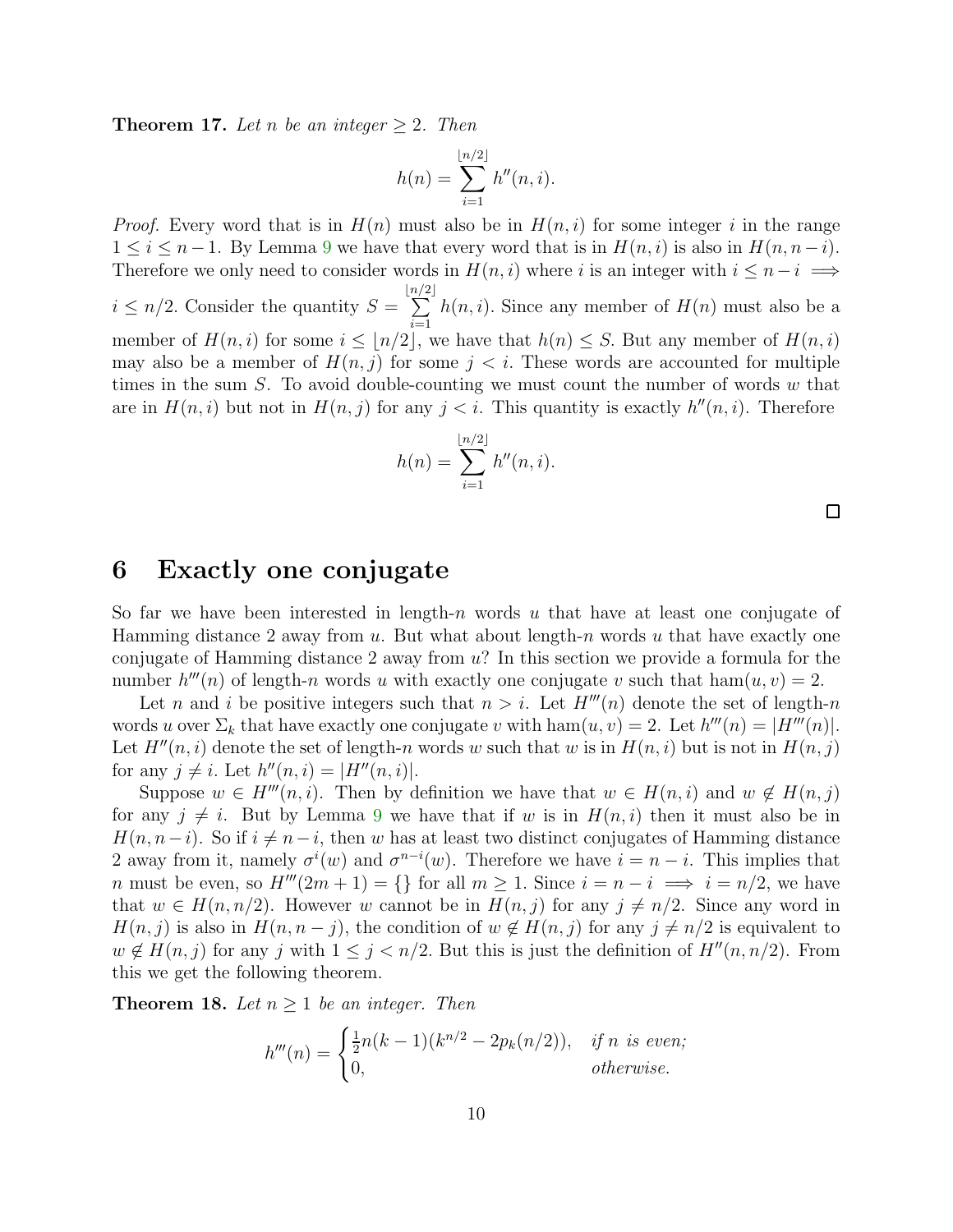## <span id="page-10-0"></span>7 Lyndon conjugates

A Lyndon word is a word that is lexicographically smaller than any of its non-trivial conjugates. In this section we count the number of Lyndon words in  $H(n)$ .

**Theorem 19.** There are  $\frac{h(n)}{n}$  Lyndon words in  $H(n)$ .

*Proof.* Corollary [12](#page-5-3) says that all members of  $H(n)$  are primitive and Lemma [13](#page-6-1) says that if a word is in  $H(n)$ , then any conjugate of it is also in  $H(n)$ . It is easy to verify that every primitive word has exactly one Lyndon conjugate. Therefore exactly  $\frac{h(n)}{n}$  words in  $H(n)$  are Lyndon words.

#### <span id="page-10-1"></span>8 Asymptotic behaviour of  $h(n)$

In this section we show that  $h(n)$  grows erratically. We do this by demonstrating that  $h(n)$ is a cubic polynomial for prime n, and that  $h(n)$  is bounded below by an exponential for even n.

Lemma 20. Let n be a prime number. Then

$$
h(n) = \frac{1}{4}k(k-1)n(n^2 - 4n + 7).
$$

*Proof.* Let  $n > 1$  be a prime number. Since n is prime, we have that  $gcd(n, i) = 1$  for all integers i with  $1 < i < n$ . Then

$$
h(n) = \sum_{i=1}^{(n-1)/2} h''(n, i)
$$
  
=  $\frac{1}{2}k(k-1)n(n-1) + \sum_{i=2}^{(n-1)/2} \frac{1}{2}k^{\gcd(n,i)}(k-1)n\left(\frac{n}{\gcd(n,i)}-3\right)$   
=  $\frac{1}{2}k(k-1)n(n-1) + \left(\frac{n-3}{2}\right)\frac{1}{2}k(k-1)n(n-3)$   
=  $\frac{1}{4}k(k-1)n(n^2-4n+7).$ 

 $\Box$ 

**Lemma 21.** Let  $n > 1$  be an integer. Then  $h(2n) \geq nk^n$ .

*Proof.* Since any word in  $H(2n, n)$  must also be in  $H(2n)$ , we have that  $h(2n) \geq h(2n, n)$ . From Lemma [7](#page-4-0) we see that  $h(2n, n) = \frac{1}{2} k^{\gcd(2n,n)}(k-1)2n(\frac{2n}{\gcd(2n,n)}-1) = k^{n}(k-1)n$ . Since  $k \geq 2$ , we have that  $k - 1 \geq 1$ . Therefore  $h(2n) \geq k^{n}(k-1)n \geq nk^{n}$  for all  $n > 1$ .  $\Box$